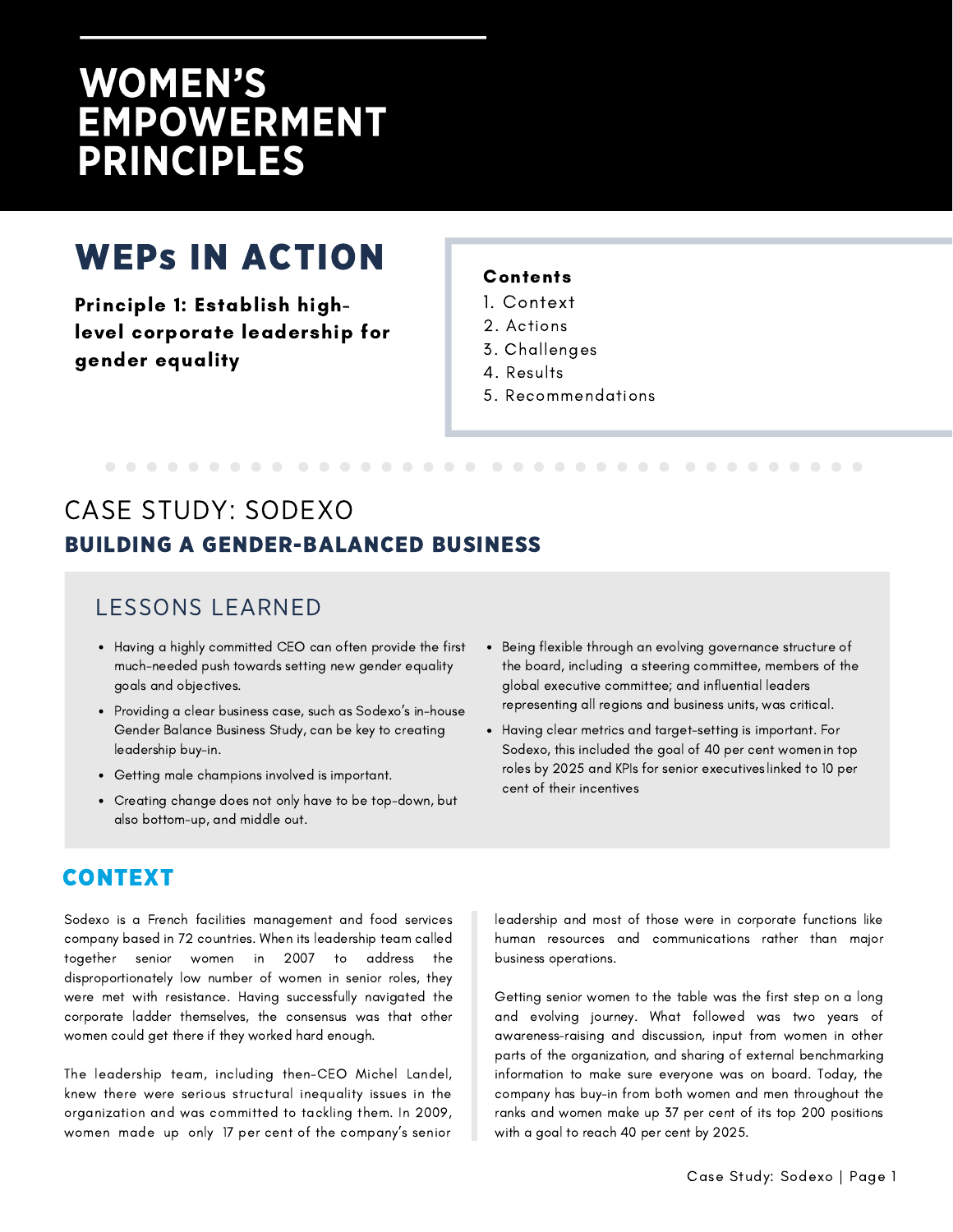## ACTIONS

It was clear from the outset that tackling gender inequality in an organization with 470,000 employees in 50,000 locations would need a global plan and strong leadership. The answer was SoTogether Gender Advisory Board, launched in 2009 to spearhead Sodexo's gender equality agenda.

The board was to be the catalyst for change. It had three objectives:

- 1. To lead and drive the organization's gender equality strategy.
- To enlist highly influential individuals onto the board 2. who could effectively champion its work in their region.
- 3.To make high potential women visible across the global organization, something which had already been shown to be instrumental in helping them progress.

The structure and composition of SoTogether evolved over time. Initially it was only made up of senior women. A second phase saw more junior women getting involved, who the board wanted to make more visible.

Male champions were later included, recognizing that real change comes from men and women working together to solve gender inequalities. Most recently, mid-level women in operational roles have joined the board.

Making sure that the board was representative of all business segments, lines and regions was important. The company's diversity team led the selection process in partnership with Human Resources. Two executive-level sponsors, both of whom report directly to the CEO, were included on the board to represent the global executive committee. Most critically, and signaling the importance of the work, the chair of the Sodexo board, Sophie Bellon, chaired SoTogether for several years.

A steering committee tracks the board's progress and helps maintain momentum. It consists of two people who focus on each of the following five priority areas for action:

- Influence HR processes, recommending practices to improve the gender balance and challenge measurements.
- Provide development opportunities to increase the pipeline of female talent, including mentoring, sponsorship and internal leadership development programmes.
- Strengthen a common identity and connect existing gender networks to engage women and men in building an inclusive culture where women thrive.
- Make Sodexo's commitment to gender equality visible and engage all staff in the effort.
- Use external partnerships to improve the quality of life for women in communities.

Today, the advisory board community has 41 members, including alumni, representing 20 nationalities.

With the support of the executive committee, the board put in place clear metrics to ensure its goals were being met and individuals could be held accountable. In 2016, the company put a stake in the ground and set a goal of having at least 40 per cent of its senior positions occupied by women by 2025. To sharpen the focus, 10 per cent of the company's annual incentives for executives were linked to meeting this target.

Sodexo also has a target that all employees will work under gender-balanced management teams by 2025. It stands at over 50 per cent today. Key performance indicators were put in place for the executive team, including that their performance was measured on them having diverse successors.

### Linking executive-level achievement to the company's progress towards its gender equality goals has been a critical success factor.

Setting out the solid business case for gender balance has also helped gain the commitment of leadership teams. The Gender Balance Business Study drew on Sodexo's own data, capturing the insight of 50,000 managers from 100 entities over a five-year period. It has made the argument indisputable: teams with a ratio of 40-60 per cent women outperform other teams.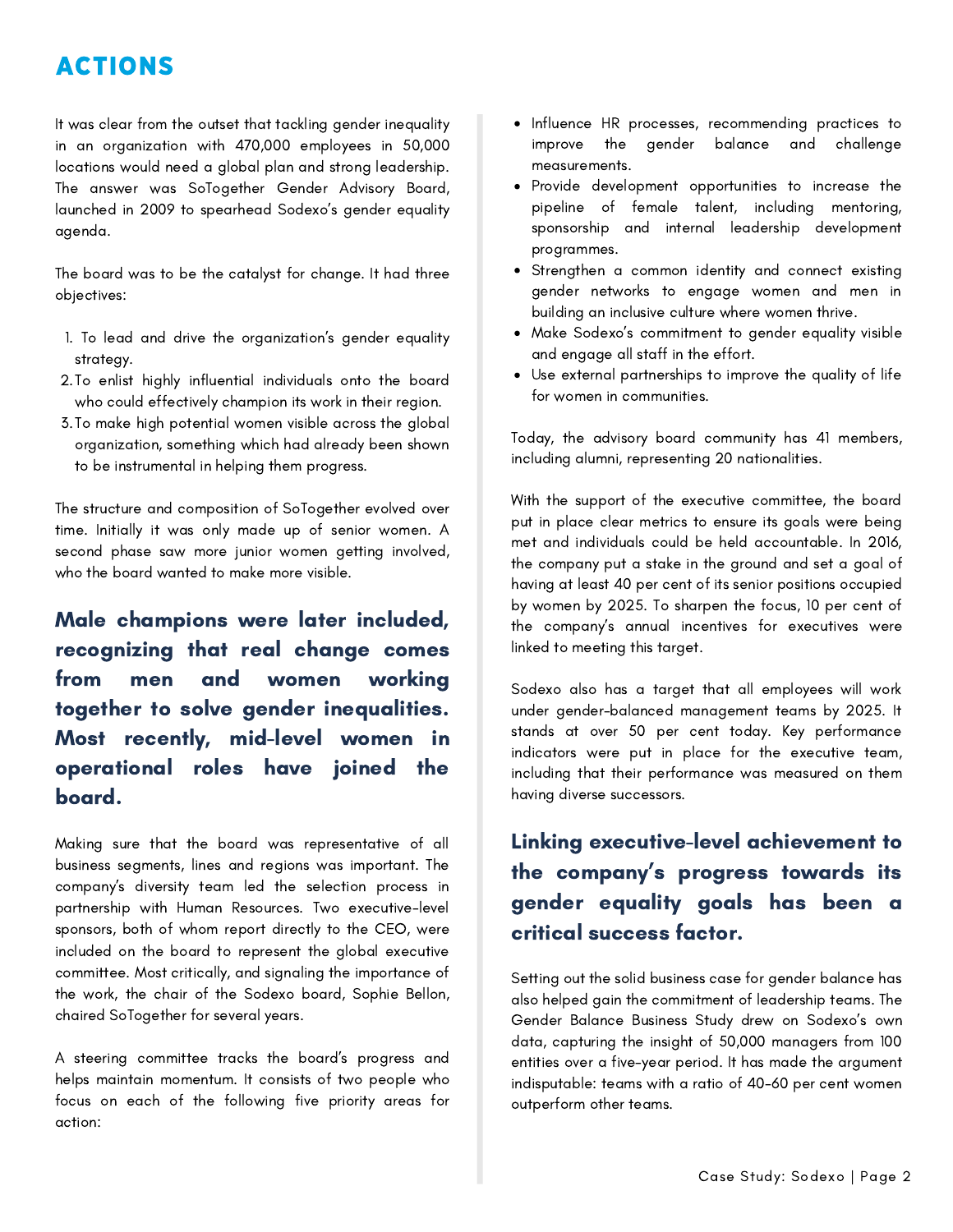

### CHALLENGES

In an organization as large and complex as Sodexo, one of the largest challenges was making sure that every business line, every unit and every region were taking part. The board was key to this. Its continually evolving make-up made sure it reflected the latest phase of the work, while bringing in people with the power to influence their local leaders made sure the whole company was involved.

The lack of awareness about the basic problem of gender inequality, not just by men but also women, was also a challenge. Consistency and personal commitment on the part of the CEO and board really helped here, with both making significant personal effort to make it real for people. They drew on internal and external benchmarks to show why it mattered and simply kept pushing till it was understood.

The last big challenge was getting everyone to buy-in and commit to do their bit. This was where the company's Gender Balance Business Study came in. Interestingly, it was the passion project of a highly motivated HR professional but was picked up by the CEO and head of the board who spotted that it could help make the business case for gender equality in the workplace.

Scale the gender equality work across every business line, in every unit and every region.

Lack of awareness among both women and men about the need to address gender inequality.

CHALLE NGE

Getting buy-in from everyone.

A continually evolving governance structure of the Board and involving highly qualified individuals with the power to influence leaders in their regions.

The consistency and personal commitment of the CEO, who pushed and raised awareness of why gender equality matters.

The company's Gender Balance Business Study which made the business case for gender equality in companies.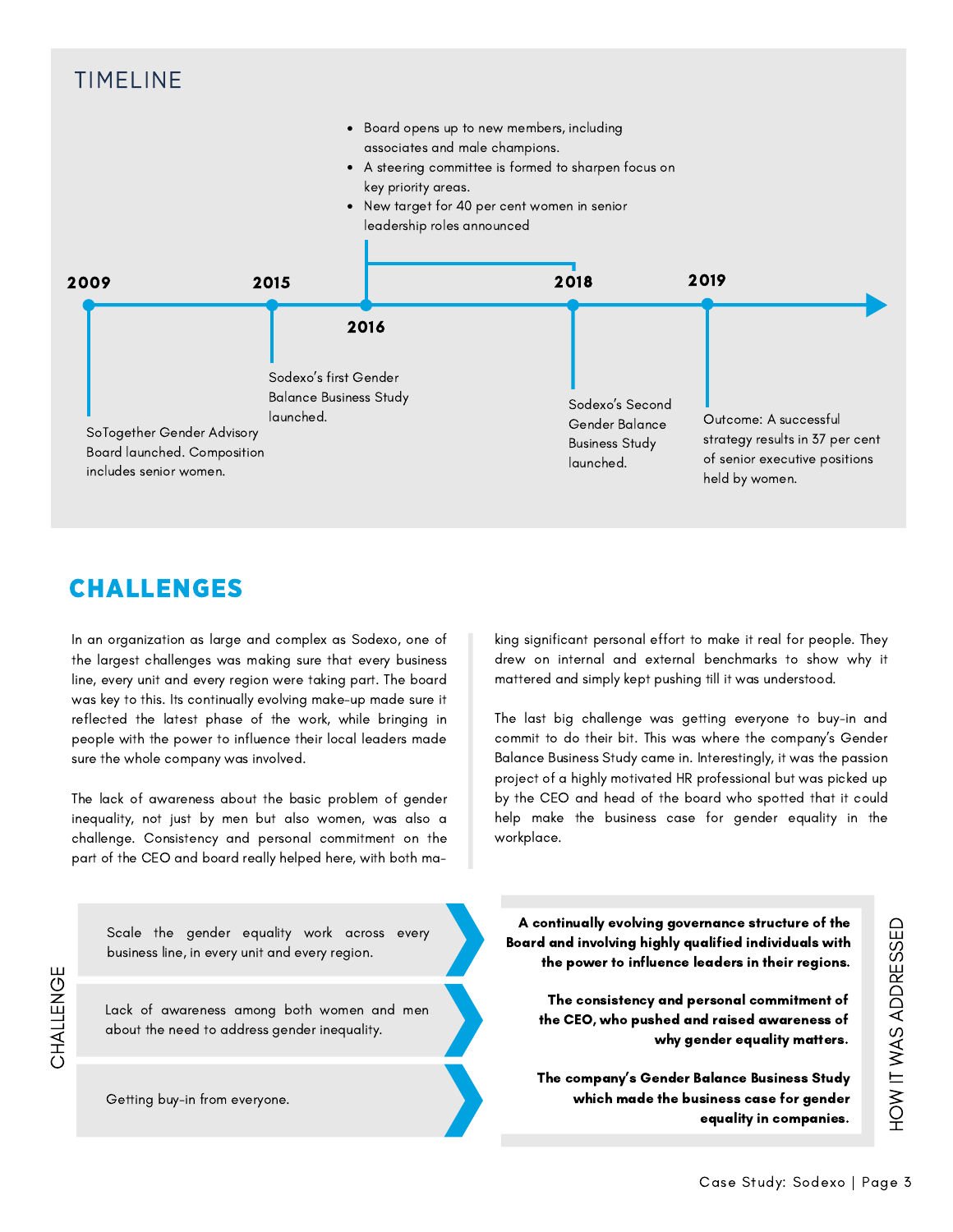## RESULTS

From just 17 per cent of senior leadership roles held by women in 2009, ten years on that figure has jumped to 37 per cent. Equally impressive is the fact that diversity has been one of the top two drivers of employee engagement in the company for several years. The SoTogether board has been the platform and the catalyst for this progress.

There are specific goals and targets for each of the five priority areas. The work that happens under each area is tracked and collectively it helps measure progress outside of the headline ambitions.

- So far, 21 gender networks that were already running have come together under the SoTogether umbrella. One of these is the Women in Facilities Management network. It has 200 members around the world and the work is an area where women are significantly under-represented. The network's activities focus on the development and advancement of women, with senior leaders invited to share their experiences.
- 500 women have participated in a women's leadership development programme for mid-level managers and many have gone on to be promoted and take on global roles.
- The Gender Balance Business Study has really made the company's commitment to gender equality visible and helped engage the whole workforce. Work supporting International Women's Day and the fact that almost 60 country offices have now signed up to the Women's Empowerment Principles have also helped raise awareness and get more staff involved.
- Diverse recruitment has been a focus for HR, with the introduction of candidate lists that must contain a suitable number of women and a shortlisting policy which promotes equality. Work around succession planning has also made sure that a diverse range of qualified candidates are included.
- When it comes to empowering women in communities, work has focused on ending violence against women; empowering women in the supply chain; and SheWorks, a job shadowing programme which more than 500 people from 20 countries have participated in.

Delivering all of this under the SoTogether banner has given real focus and visibility to the work and helped demonstrate the company's total commitment to gender equality.

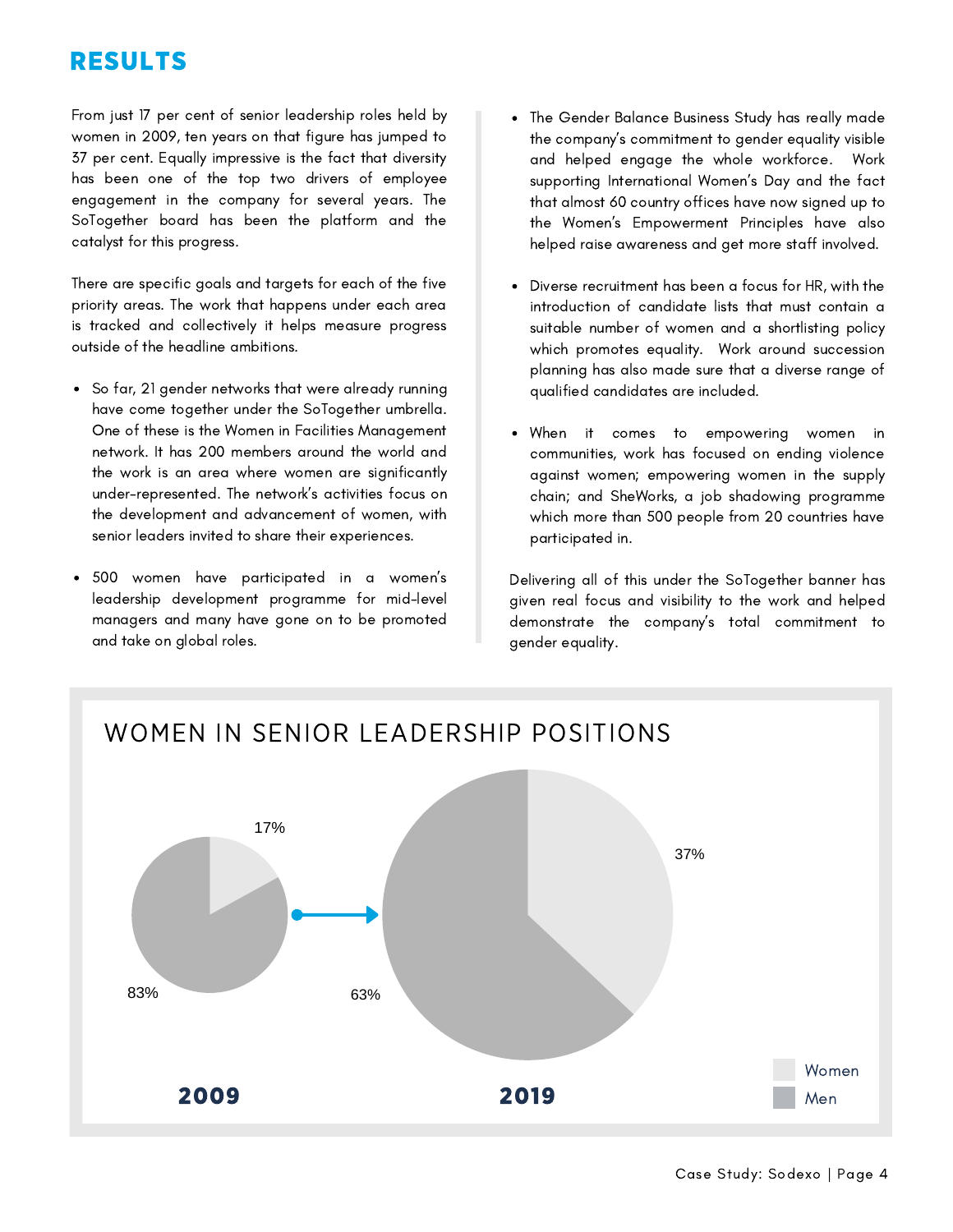#### RECOMMENDATIONS

Building a solid business case which demonstrates the bottom-line benefit of a gender-balanced business is the place to start and is key to getting senior leaders on board. Identifying and recruiting champions in the rest of the business, both women and men, also helps create a critical mass of people to give momentum to the mission.

When it comes to the role of leaders, it is important to identify ways for them to be actively involved rather than be supportive bystanders. Building a business case is part of this process, but they could also, for example, be involved in mentoring programmes.

A Sodexo regional CEO had so far not engaged with the programme and was not convinced it was needed. This presented the diversity team with a challenge. They knew that the CEO liked to network with other CEOs and spotted that this might give an opportunity to gain his support.

The head of the global diversity programme, Rohini Anand, invited him to participate in a mentoring programme with a female CEO in a different country office. When the woman was being laid off, she shared her experiences with him. It was a light-bulb moment – he was shocked to hear first-hand what can happen to women in the workplace. He asked Rohini to put everyone on his team through the same mentoring programme so that they too would understand women's perspectives better.

Ten out of 12 women were promoted following the mentoring programme. One senior man who had been on it and subsequently appointed a woman said:

"If you had put two candidates in front of me, a male and a female, and asked me to choose the best qualified, I would have chosen the male. After mentoring [the woman], I won't let my unconscious bias influence me."

#### THE ROLE OF WEPs

The Women's Empowerment Principles have played an important role in Sodexo's gender equality programme. The head of the diversity programme, Rohini Anand, believes that when country CEOs commit to the WEPs, they become accountable and really have to live up to their promises. "It has been extremely important for engaging our leaders," Rohini said.

When multinationals sign up to the WEPs at corporate level, it is important that all country affiliates are involved. This was important for Sodexo because in a company as large and geographically dispersed as they are, top-level policy decisions don't always fully trickle down.